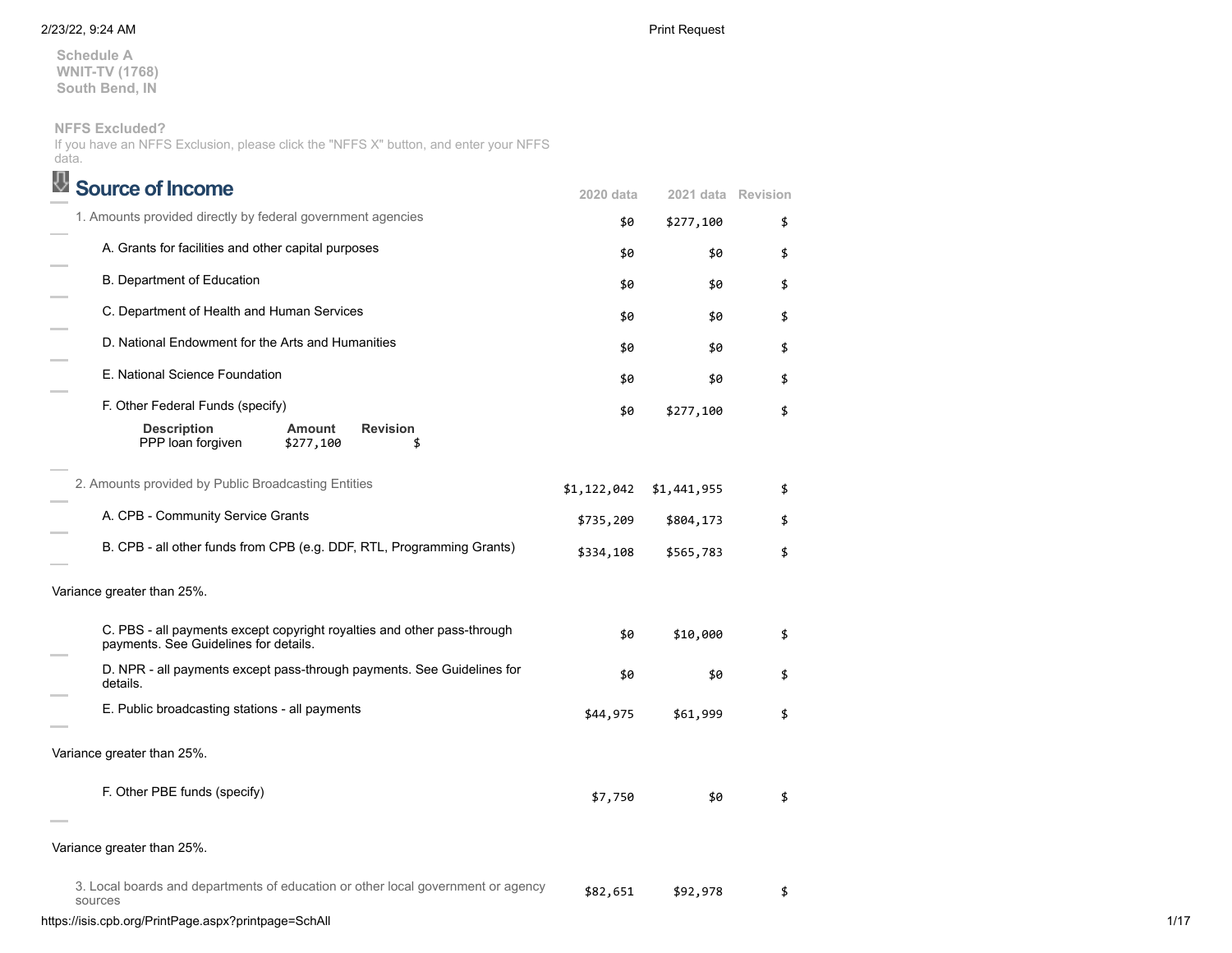| 2/23/22, 9:24 AM                                                                                                                   |           | <b>Print Request</b> |    |
|------------------------------------------------------------------------------------------------------------------------------------|-----------|----------------------|----|
| 3.1 NFFS Eligible                                                                                                                  | \$650     | \$10,978             | \$ |
| Variance greater than 25%.                                                                                                         |           |                      |    |
| A. Program and production underwriting                                                                                             | \$650     | \$10,978             | \$ |
| Variance greater than 25%.                                                                                                         |           |                      |    |
| B. Grants and contributions other than underwriting                                                                                | \$0       | \$0                  | \$ |
| C. Appropriations from the licensee                                                                                                | \$0       | \$0                  | \$ |
| D. Gifts and grants for facilities and equipment as restricted by the donor or<br>received through a capital campaign (Radio only) | \$0       | \$0                  | \$ |
| E. Gifts and grants received through a capital campaign but not for facilities<br>and equipment                                    | \$0       | \$0                  | \$ |
| F. Other income eligible as NFFS (specify)                                                                                         | \$0       | \$0                  | \$ |
| 3.2 NFFS Ineligible                                                                                                                | \$82,001  | \$82,000             | \$ |
| A. Rental income                                                                                                                   | \$0       | \$0                  | \$ |
| B. Fees for services                                                                                                               | \$82,001  | \$82,000             | \$ |
| C. Licensing fees (not royalties – see instructions for Line 15)                                                                   | \$0       | \$0                  | \$ |
| D. Gifts and grants for facilities and equipment as restricted by the donor or<br>received through a capital campaign (TV only)    | \$0       | \$0                  | \$ |
| E. Other income ineligible for NFFS inclusion                                                                                      | \$0       | \$0                  | \$ |
| 4. State boards and departments of education or other state government or agency<br>sources                                        | \$372,708 | \$528,388            | \$ |
| 4.1 NFFS Eligible                                                                                                                  | \$372,708 | \$442,890            | \$ |
| A. Program and production underwriting                                                                                             | \$0       | \$0                  | \$ |
| B. Grants and contributions other than underwriting                                                                                | \$372,708 | \$442,890            | \$ |
| C. Appropriations from the licensee                                                                                                | \$0       | \$0                  | \$ |
| D. Gifts and grants for facilities and equipment as restricted by the donor or<br>received through a capital campaign (Radio only) | \$0       | \$0                  | \$ |
| E. Gifts and grants received through a capital campaign but not for facilities<br>and equipment                                    | \$0       | \$0                  | \$ |
| F. Other income eligible as NFFS (specify)                                                                                         | \$0       | \$0                  | \$ |

 $\sim$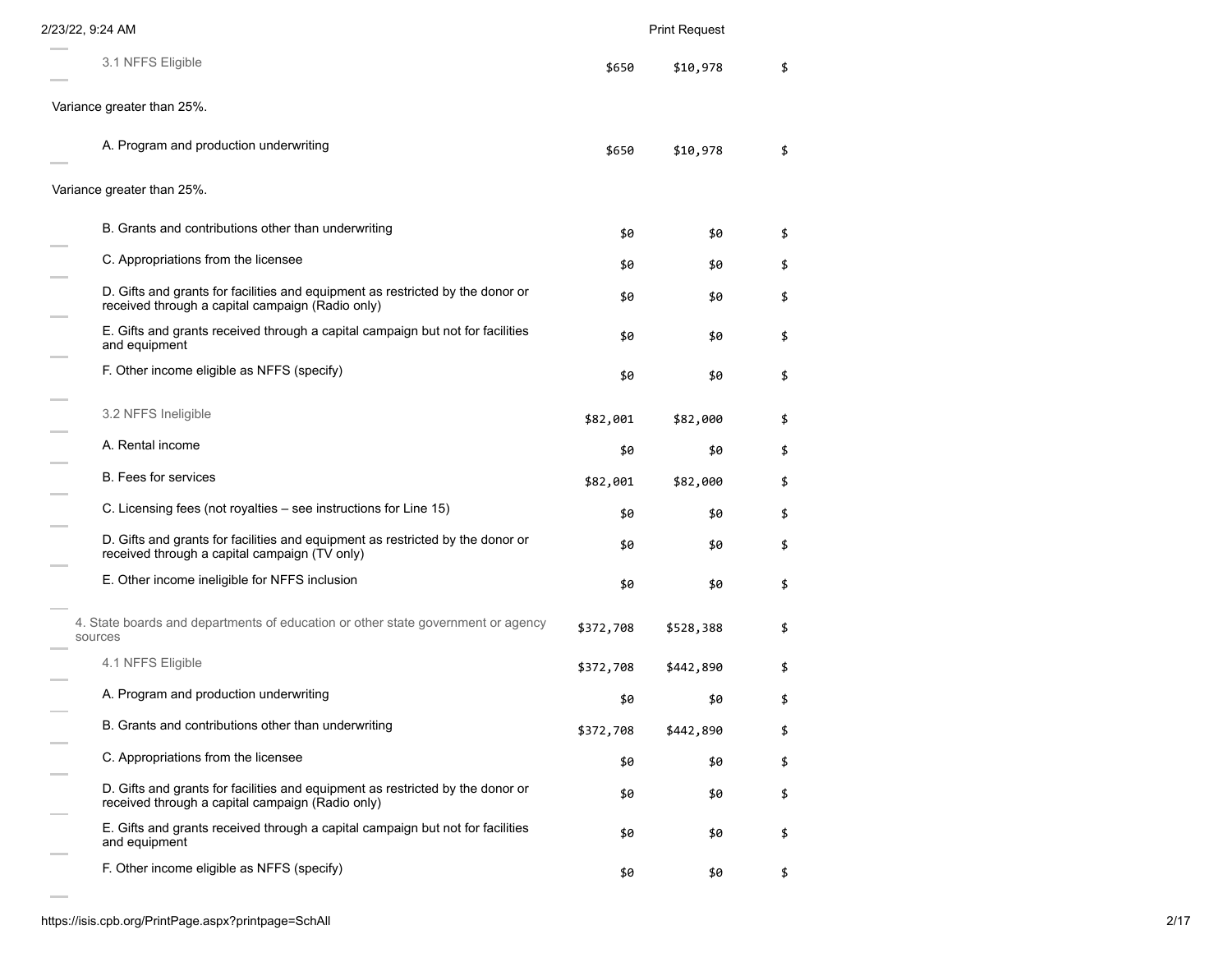| 2/23/22, 9:24 AM                                                                                                                   |          | <b>Print Request</b> |    |
|------------------------------------------------------------------------------------------------------------------------------------|----------|----------------------|----|
| 4.2 NFFS Ineligible                                                                                                                | \$0      | \$85,498             | \$ |
| A. Rental income                                                                                                                   | \$0      | \$0                  | \$ |
| <b>B.</b> Fees for services                                                                                                        | \$0      | \$0                  | \$ |
| C. Licensing fees (not royalties – see instructions for Line 15)                                                                   | \$0      | \$0                  | \$ |
| D. Gifts and grants for facilities and equipment as restricted by the donor or<br>received through a capital campaign (TV only)    | \$0      | \$0                  | \$ |
| E. Other income ineligible for NFFS inclusion                                                                                      | \$0      | \$85,498             | \$ |
| <b>Description</b><br><b>Revision</b><br><b>Amount</b><br>Equipment Grant from State of IN \$85,498<br>\$                          |          |                      |    |
| 5. State colleges and universities                                                                                                 | \$11,638 | \$40,625             | \$ |
| 5.1 NFFS Eligible                                                                                                                  | \$10,333 | \$30,625             | \$ |
| Variance greater than 25%.                                                                                                         |          |                      |    |
| A. Program and production underwriting                                                                                             | \$10,333 | \$30,625             | \$ |
| Variance greater than 25%.                                                                                                         |          |                      |    |
| B. Grants and contributions other than underwriting                                                                                | \$0      | \$0                  | \$ |
| C. Appropriations from the licensee                                                                                                | \$0      | \$0                  | \$ |
| D. Gifts and grants for facilities and equipment as restricted by the donor or<br>received through a capital campaign (Radio only) | \$0      | \$0                  | \$ |
| E. Gifts and grants received through a capital campaign but not for facilities<br>and equipment                                    | \$0      | \$0                  | \$ |
| F. Other income eligible as NFFS (specify)                                                                                         | \$0      | \$0                  | \$ |
| 5.2 NFFS Ineligible                                                                                                                | \$1,305  | \$10,000             | \$ |
| Variance greater than 25%.                                                                                                         |          |                      |    |
| A. Rental income                                                                                                                   | \$0      | \$0                  | \$ |
| B. Fees for services                                                                                                               | \$1,305  | \$10,000             | \$ |
| Variance greater than 25%.                                                                                                         |          |                      |    |
| C. Licensing fees (not royalties - see instructions for Line 15)                                                                   | \$0      | \$0                  | \$ |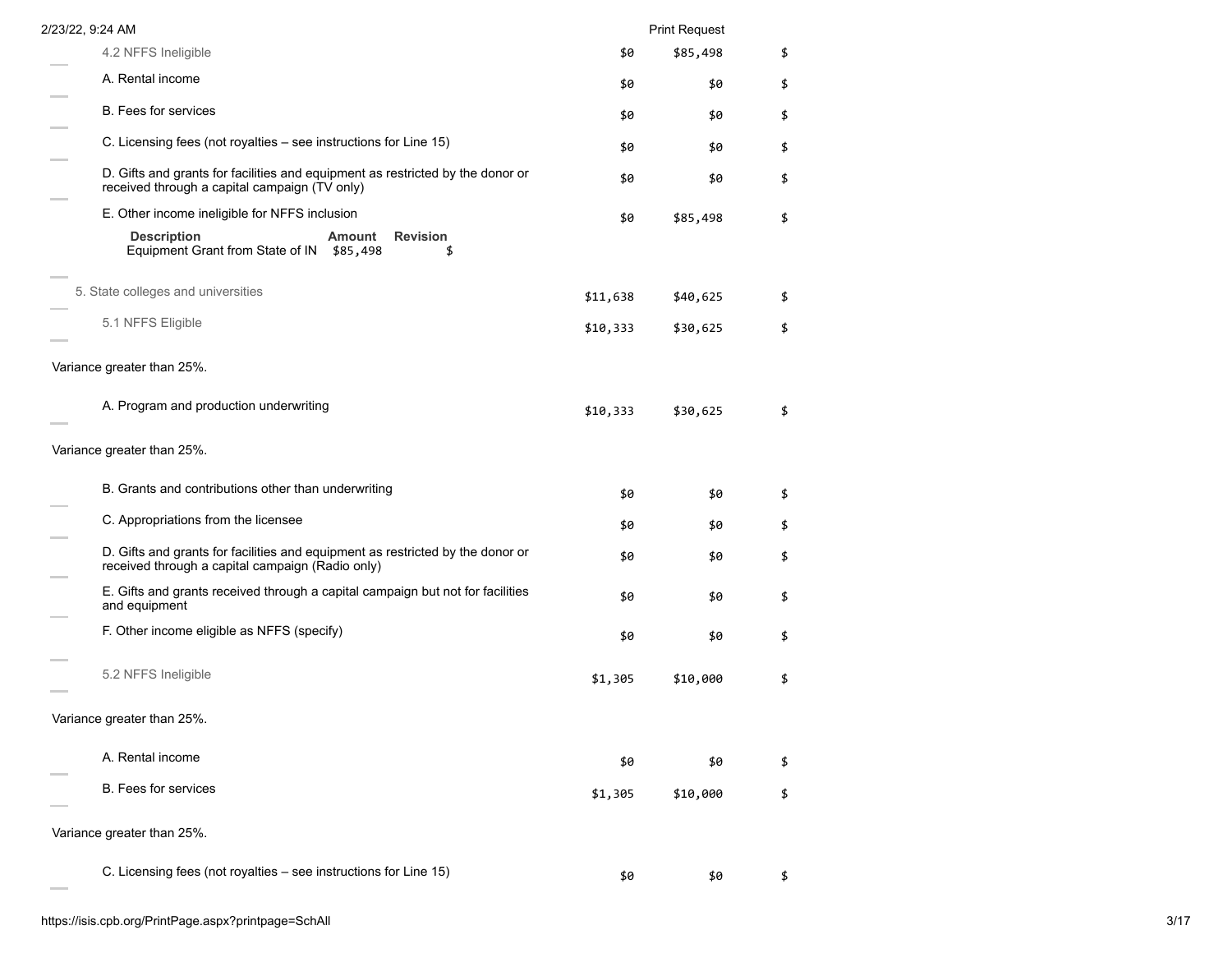| 2/23/22, 9:24 AM                                                                                                                   |       | <b>Print Request</b> |    |
|------------------------------------------------------------------------------------------------------------------------------------|-------|----------------------|----|
| D. Gifts and grants for facilities and equipment as restricted by the donor or<br>received through a capital campaign (TV only)    | \$0   | \$0                  | \$ |
| E. Other income ineligible for NFFS inclusion                                                                                      | \$0   | \$0                  | \$ |
| 6. Other state-supported colleges and universities                                                                                 | \$0   | \$0                  | \$ |
| 6.1 NFFS Eligible                                                                                                                  | \$0   | \$0                  | \$ |
| A. Program and production underwriting                                                                                             | \$0   | \$0                  | \$ |
| B. Grants and contributions other than underwriting                                                                                | \$0   | \$0                  | \$ |
| C. Appropriations from the licensee                                                                                                | \$0   | \$0                  | \$ |
| D. Gifts and grants for facilities and equipment as restricted by the donor or<br>received through a capital campaign (Radio only) | \$0   | \$0                  | \$ |
| E. Gifts and grants received through a capital campaign but not for facilities<br>and equipment                                    | \$0   | \$0                  | \$ |
| F. Other income eligible as NFFS (specify)                                                                                         | \$0   | \$0                  | \$ |
| 6.2 NFFS Ineligible                                                                                                                | \$0   | \$0                  | \$ |
| A. Rental income                                                                                                                   | \$0   | \$0                  | \$ |
| <b>B.</b> Fees for services                                                                                                        | \$0   | \$0                  | \$ |
| C. Licensing fees (not royalties – see instructions for Line 15)                                                                   | \$0   | \$0                  | \$ |
| D. Gifts and grants for facilities and equipment as restricted by the donor or<br>received through a capital campaign (TV only)    | \$0   | \$0                  | \$ |
| E. Other income ineligible for NFFS inclusion                                                                                      | \$0   | \$0                  | \$ |
| 7. Private colleges and universities                                                                                               | \$375 | \$635                | \$ |
| 7.1 NFFS Eligible                                                                                                                  | \$375 | \$635                | \$ |
| Variance greater than 25%.                                                                                                         |       |                      |    |
| A. Program and production underwriting                                                                                             | \$375 | \$635                | \$ |
| Variance greater than 25%.                                                                                                         |       |                      |    |
| B. Grants and contributions other than underwriting                                                                                | \$0   | \$0                  | \$ |
| C. Appropriations from the licensee                                                                                                | \$0   | \$0                  | \$ |
| D. Gifts and grants for facilities and equipment as restricted by the donor or<br>received through a capital campaign (Radio only) | \$0   | \$0                  | \$ |

https://isis.cpb.org/PrintPage.aspx?printpage=SchAll 4/17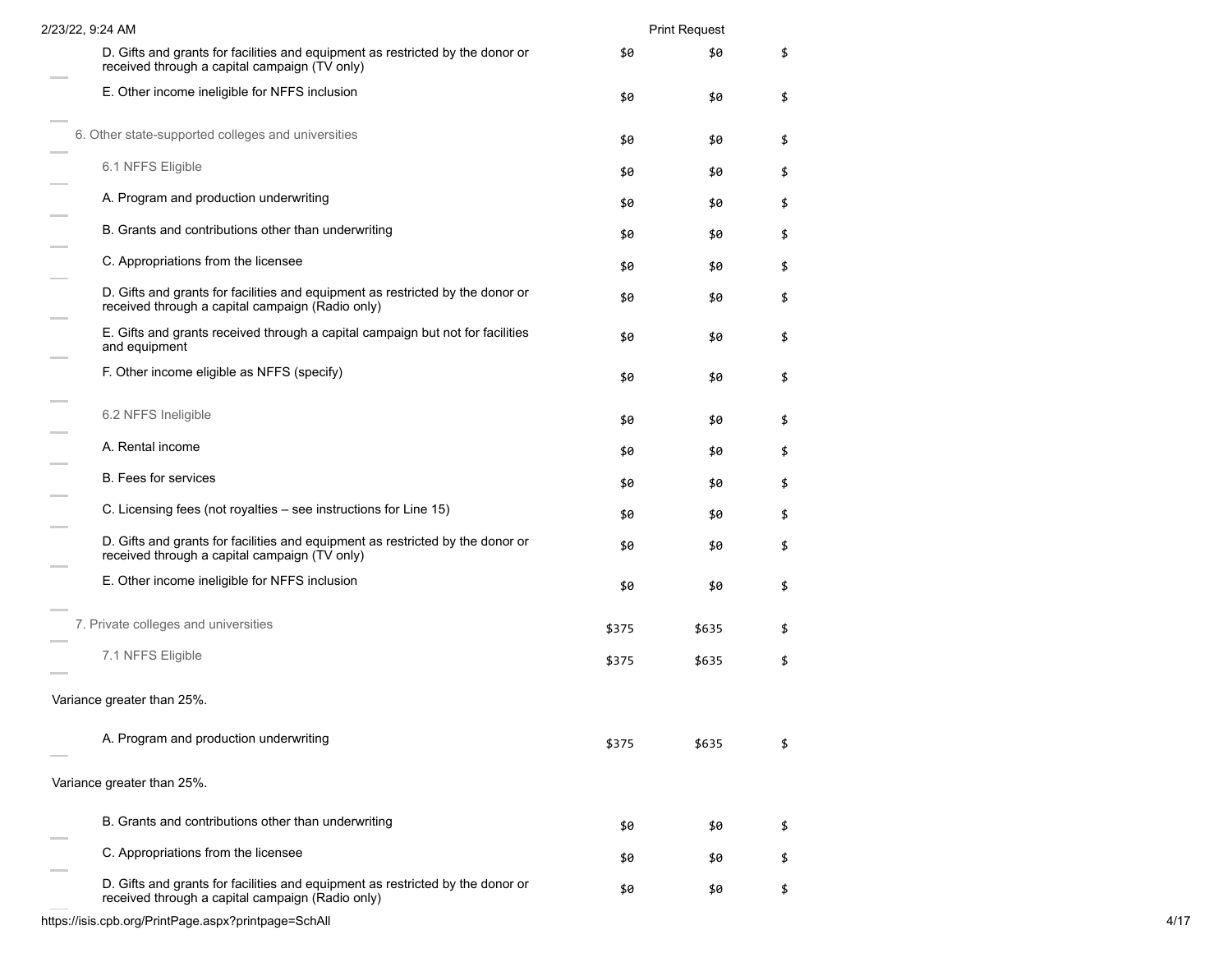| 2/23/22, 9:24 AM                                                                                                                   |           | <b>Print Request</b> |    |
|------------------------------------------------------------------------------------------------------------------------------------|-----------|----------------------|----|
| E. Gifts and grants received through a capital campaign but not for facilities<br>and equipment                                    | \$0       | \$0                  | \$ |
| F. Other income eligible as NFFS (specify)                                                                                         | \$0       | \$0                  | \$ |
| 7.2 NFFS Ineligible                                                                                                                | \$0       | \$0                  | \$ |
| A. Rental income                                                                                                                   | \$0       | \$0                  | \$ |
| <b>B.</b> Fees for services                                                                                                        | \$0       | \$0                  | \$ |
| C. Licensing fees (not royalties – see instructions for Line 15)                                                                   | \$0       | \$0                  | \$ |
| D. Gifts and grants for facilities and equipment as restricted by the donor or<br>received through a capital campaign (TV only)    | \$0       | \$0                  | \$ |
| E. Other income ineligible for NFFS inclusion                                                                                      | \$0       | \$0                  | \$ |
| 8. Foundations and nonprofit associations                                                                                          | \$281,024 | \$425,537            | \$ |
| 8.1 NFFS Eligible                                                                                                                  | \$269,524 | \$425,537            | \$ |
| Variance greater than 25%.                                                                                                         |           |                      |    |
| A. Program and production underwriting                                                                                             | \$143,504 | \$182,277            | \$ |
| Variance greater than 25%.                                                                                                         |           |                      |    |
| B. Grants and contributions other than underwriting                                                                                | \$126,020 | \$243,260            | \$ |
| Variance greater than 25%.                                                                                                         |           |                      |    |
| C. Gifts and grants for facilities and equipment as restricted by the donor or<br>received through a capital campaign (Radio only) | \$0       | \$0                  | \$ |
| D. Gifts and grants received through a capital campaign but not for facilities<br>and equipment                                    | \$0       | \$0                  | \$ |
| E. Other income eligible as NFFS (specify)                                                                                         | \$0       | \$0                  |    |
| 8.2 NFFS Ineligible                                                                                                                | \$11,500  | \$0                  | \$ |
| Variance greater than 25%.                                                                                                         |           |                      |    |
| A. Rental income                                                                                                                   | \$0       | \$0                  | \$ |
| B. Fees for services                                                                                                               | \$11,500  | \$0                  | \$ |

 $\sim$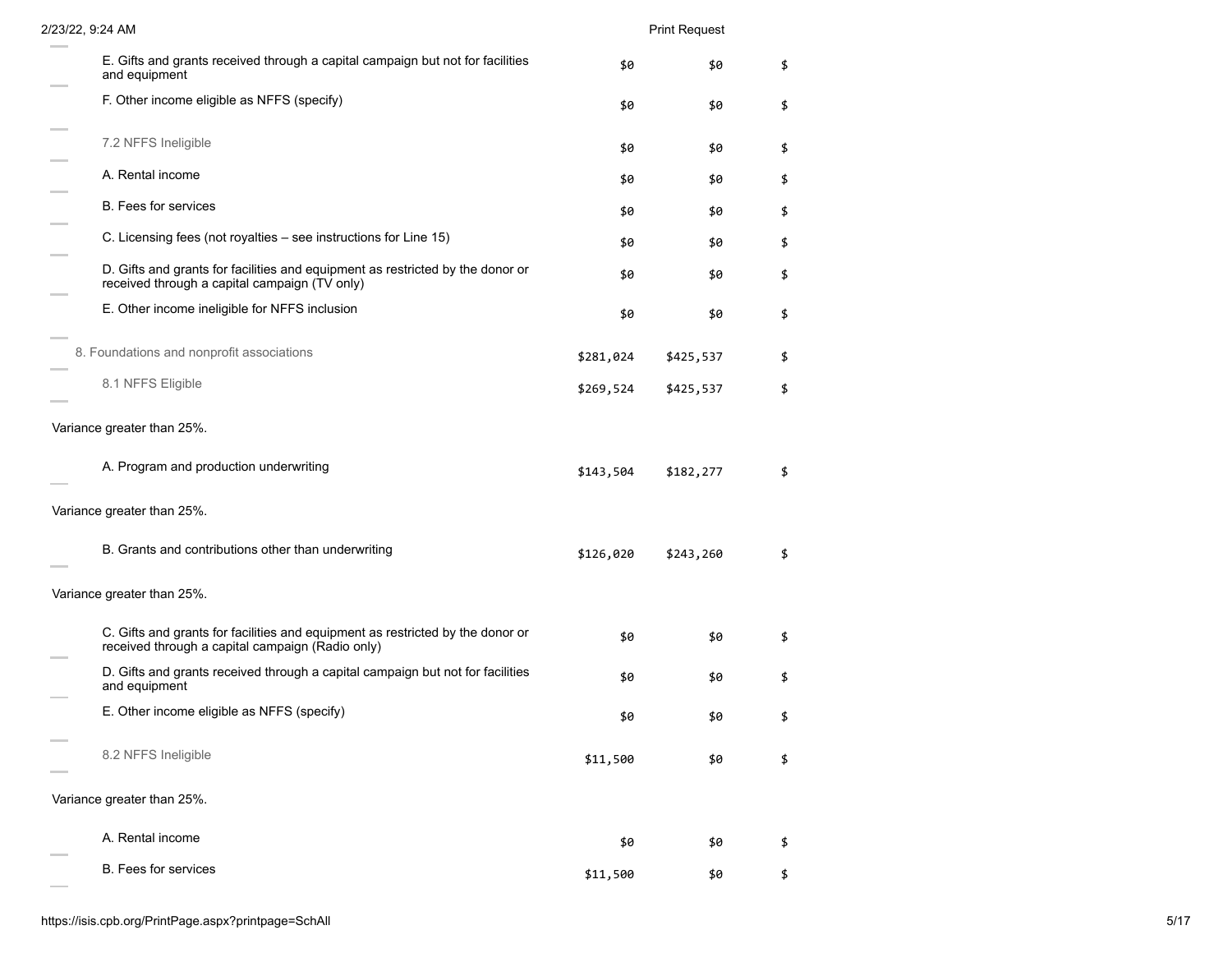| 2/23/22, 9:24 AM                                                                                                                                                                         |           | <b>Print Request</b> |    |
|------------------------------------------------------------------------------------------------------------------------------------------------------------------------------------------|-----------|----------------------|----|
| Variance greater than 25%.                                                                                                                                                               |           |                      |    |
| C. Licensing fees (not royalties – see instructions for Line 15)                                                                                                                         | \$0       | \$0                  | \$ |
| D. Gifts and grants for facilities and equipment as restricted by the donor or<br>received through a capital campaign (TV only)                                                          | \$0       | \$0                  | \$ |
| E. Other income ineligible for NFFS inclusion                                                                                                                                            | \$0       | \$0                  | \$ |
| 9. Business and Industry                                                                                                                                                                 | \$340,832 | \$367,076            | \$ |
| 9.1 NFFS Eligible                                                                                                                                                                        | \$316,842 | \$339,316            | \$ |
| A. Program and production underwriting                                                                                                                                                   | \$315,945 | \$338,145            | \$ |
| B. Grants and contributions other than underwriting                                                                                                                                      | \$897     | \$1,171              | \$ |
| Variance greater than 25%.                                                                                                                                                               |           |                      |    |
| C. Gifts and grants for facilities and equipment as restricted by the donor or<br>received through a capital campaign (Radio only)                                                       | \$0       | \$0                  | \$ |
| D. Gifts and grants received through a capital campaign but not for facilities<br>and equipment                                                                                          | \$0       | \$0                  | \$ |
| E. Other income eligible as NFFS (specify)                                                                                                                                               | \$0       | \$0                  | \$ |
| 9.2 NFFS Ineligible                                                                                                                                                                      | \$23,990  | \$27,760             | \$ |
| A. Rental income                                                                                                                                                                         | \$23,990  | \$24,840             | \$ |
| <b>B.</b> Fees for services                                                                                                                                                              | \$0       | \$0                  | \$ |
| C. Licensing fees (not royalties – see instructions for Line 15)                                                                                                                         | \$0       | \$0                  | \$ |
| D. Gifts and grants for facilities and equipment as restricted by the donor or<br>received through a capital campaign (TV only)                                                          | \$0       | \$0                  | \$ |
| E. Other income ineligible for NFFS inclusion                                                                                                                                            | \$0       | \$2,920              | \$ |
| <b>Description</b><br><b>Amount</b><br><b>Revision</b><br>Insurance Proceeds<br>\$2,920<br>\$                                                                                            |           |                      |    |
| 10. Memberships and subscriptions (net of membership bad debt expense)                                                                                                                   | \$894,690 | \$827,097            | \$ |
| 10.1 NFFS Exclusion - Fair market value of premiums that are not of<br>insubstantial value                                                                                               | \$176,422 | \$79,867             | \$ |
| Variance greater than 25%.                                                                                                                                                               |           |                      |    |
| 10.2 NFFS Exclusion - All bad debt expenses from NFFS eligible revenues<br>including but not limited to pledges, underwriting, and membership (unless<br>netted elsewhere in Schedule A) | \$96,858  | \$89,049             | \$ |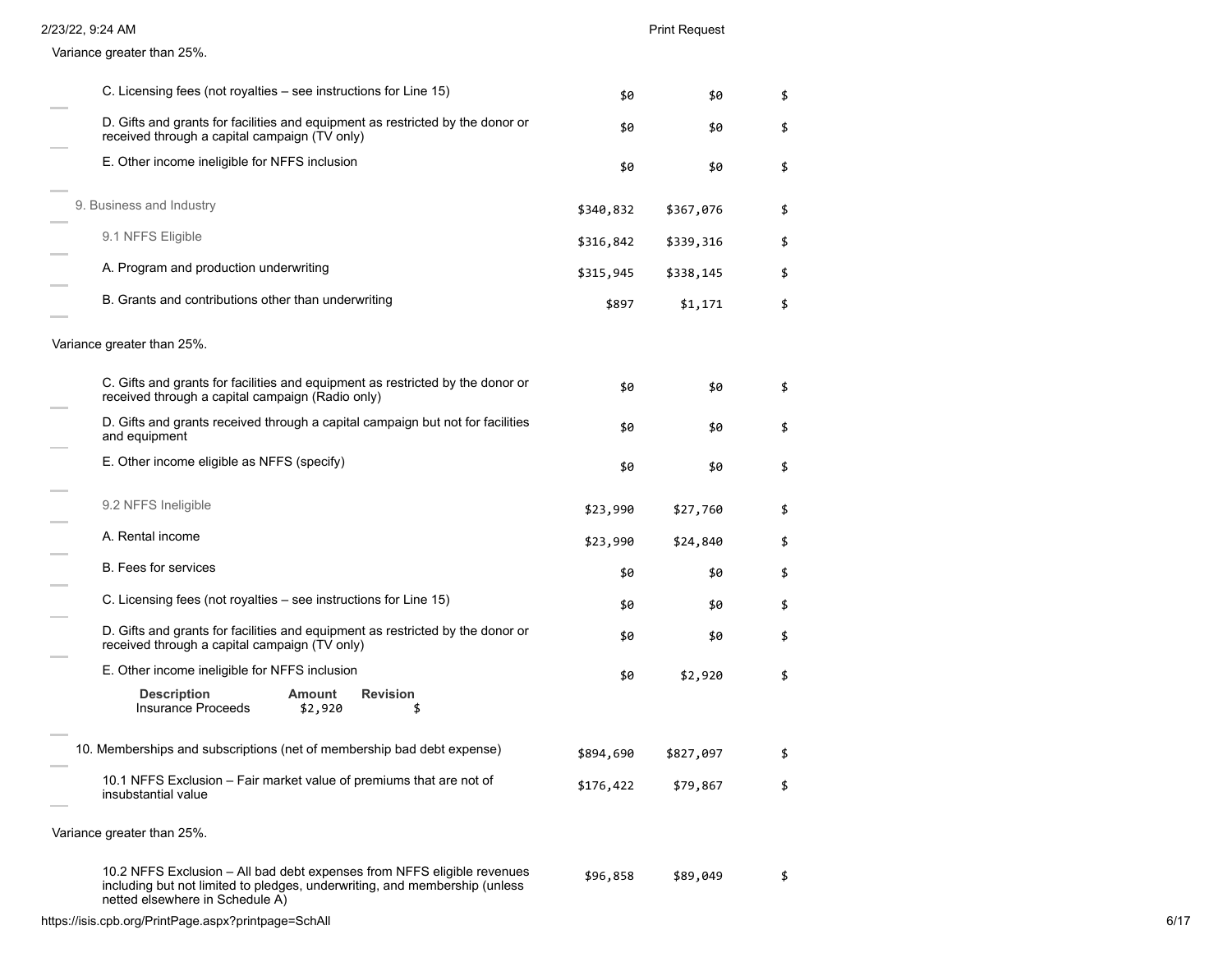### Print Request

|                                                                                                                                              | 2020 data | <b>2021 data</b> |           |                    |    |
|----------------------------------------------------------------------------------------------------------------------------------------------|-----------|------------------|-----------|--------------------|----|
| 10.3 Total number of contributors.                                                                                                           | 6,349     | 6,446            |           |                    |    |
| 11. Revenue from Friends groups less any revenue included on line 10                                                                         |           |                  | \$0       | \$0                | \$ |
|                                                                                                                                              | 2020 data | 2021 data        |           |                    |    |
| 11.1 Total number of Friends<br>contributors.                                                                                                | 0         | 0                |           |                    |    |
| 12. Subsidiaries and other activities unrelated to public broadcasting (See<br>instructions)                                                 |           |                  | \$0       | \$0                | \$ |
| A. Nonprofit subsidiaries involved in telecommunications activities                                                                          |           |                  | \$0       | \$0                |    |
| B. NFFS Ineligible - Nonprofit subsidiaries not involved in telecommunications<br>activities                                                 |           |                  | \$0       | \$0                |    |
| C. NFFS Ineligible - For-profit subsidiaries regardless of the nature of its<br>activities                                                   |           |                  | \$0       | \$0                |    |
| D. NFFS Ineligible - Other activities unrelated to public brodcasting                                                                        |           |                  | \$0       | \$0                | \$ |
| <b>Form of Revenue</b>                                                                                                                       |           |                  | 2020 data | 2021 data Revision |    |
| 13. Auction revenue (see instructions for Line 13)                                                                                           |           |                  | \$0       | \$0                | \$ |
| A. Gross auction revenue                                                                                                                     |           |                  | \$0       | \$0                | \$ |
| B. Direct auction expenses                                                                                                                   |           |                  | \$0       | \$0                | \$ |
| 14. Special fundraising activities (see instructions for Line 14)                                                                            |           |                  | \$16,394  | \$20,371           | \$ |
| A. Gross special fundraising revenues                                                                                                        |           |                  | \$16,394  | \$20,371           | \$ |
| B. Direct special fundraising expenses                                                                                                       |           |                  | \$0       | \$0                | \$ |
| 15. Passive income                                                                                                                           |           |                  | \$0       | \$11,596           | \$ |
| A. Interest and dividends (other than on endowment funds)                                                                                    |           |                  | \$0       | \$193              | \$ |
| <b>B.</b> Royalties                                                                                                                          |           |                  | \$0       | \$0                | \$ |
| C. PBS or NPR pass-through copyright royalties                                                                                               |           |                  | \$0       | \$11,403           |    |
| 16. Gains and losses on investments, charitable trusts and gift annuities and sale<br>of other assets (other than endowment funds)           |           |                  | \$33,885  | \$33,092           | \$ |
| A. Gains from sales of property and equipment (do not report losses)                                                                         |           |                  | \$33,885  | \$33,885           | \$ |
| B. Realized gains/losses on investments (other than endowment funds)                                                                         |           |                  | \$0       | \$0                | \$ |
| C. Unrealized gains/losses on investments and actuarial gains/losses on<br>charitable trusts and gift annuities (other than endowment funds) |           |                  | \$0       | $$ -793$           | \$ |
| 17. Endowment revenue                                                                                                                        |           |                  | \$0       | \$0                | \$ |
| A. Contributions to endowment principal                                                                                                      |           |                  | \$0       | \$0                | \$ |
|                                                                                                                                              |           |                  |           |                    |    |

https://isis.cpb.org/PrintPage.aspx?printpage=SchAll 7/17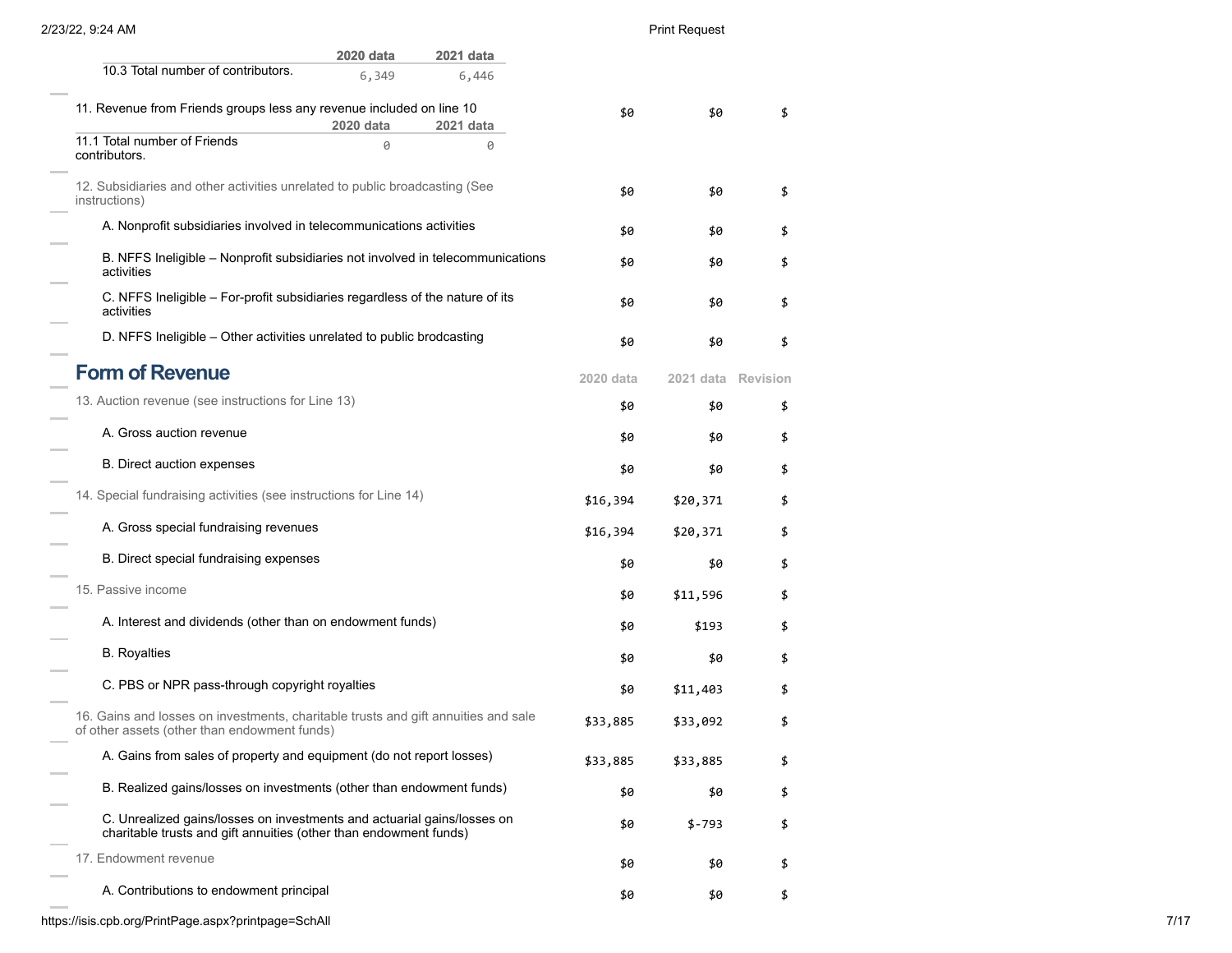| 2/23/22, 9:24 AM                                                                                                                                          |           | <b>Print Request</b> |    |
|-----------------------------------------------------------------------------------------------------------------------------------------------------------|-----------|----------------------|----|
| B. Interest and dividends on endowment funds                                                                                                              | \$0       | \$0                  | \$ |
| C. Realized net investment gains and losses on endowment funds (if this is a<br>negative amount, add a hyphen, e.g., "-1,765")                            | \$0       | \$0                  | \$ |
| D. Unrealized net investment gains and losses on endowment funds (if this is<br>a negative amount, add a hyphen, e.g., "-1,765")                          | \$0       | \$0                  | \$ |
| 18. Capital fund contributions from individuals (see instructions)                                                                                        | \$16,000  | \$20,000             | \$ |
| A. Facilities and equipment (except funds received from federal or public<br>broadcasting sources)                                                        | \$16,000  | \$20,000             | \$ |
| B. Other                                                                                                                                                  | \$0       | \$0                  | \$ |
| 19. Gifts and bequests from major individual donors<br>2020 data<br>2021 data                                                                             | \$179,940 | \$247,963            | \$ |
| 19.1 Total number of major individual<br>81<br>99<br>donors                                                                                               |           |                      |    |
| Variance greater than 25%.                                                                                                                                |           |                      |    |
| 20. Other Direct Revenue                                                                                                                                  | \$61,979  | \$288,347            | \$ |
| <b>Revision</b><br><b>Description</b><br>Amount<br>Program Underwriting - Individuals<br>\$273,600<br>\$<br><b>Premium Sales</b><br>\$477<br>\$           |           |                      |    |
| <b>Exclusion Description</b><br>Amount<br><b>Revision</b><br>Sale of premiums<br>\$477<br>\$                                                              |           |                      |    |
| \$<br>Room and Parking Lot Rental<br>\$14,270                                                                                                             |           |                      |    |
| <b>Exclusion Description</b><br><b>Revision</b><br>Amount<br>Rentals of studio space,<br>\$14,270<br>\$<br>equipment, tower, parking<br>space             |           |                      |    |
| Line 21. Proceeds from the FCC Spectrum Incentive Auction, interest and<br>dividends earned on these funds, channel sharing revenues, and spectrum leases | \$2,084   | \$6,400              | \$ |
| A. Proceeds from sale in spectrum auction                                                                                                                 | \$0       | \$0                  | \$ |
| B. Interest and dividends earned on spectrum auction related revenue                                                                                      | \$0       | \$0                  | \$ |
| C. Payments from spectrum auction speculators                                                                                                             | \$0       | \$0                  | \$ |
| D. Channel sharing and spectrum leases revenues                                                                                                           | \$0       | \$0                  | \$ |
| E. Spectrum repacking funds                                                                                                                               | \$2,084   | \$6,400              | \$ |
|                                                                                                                                                           |           |                      |    |

Variance greater than 25%.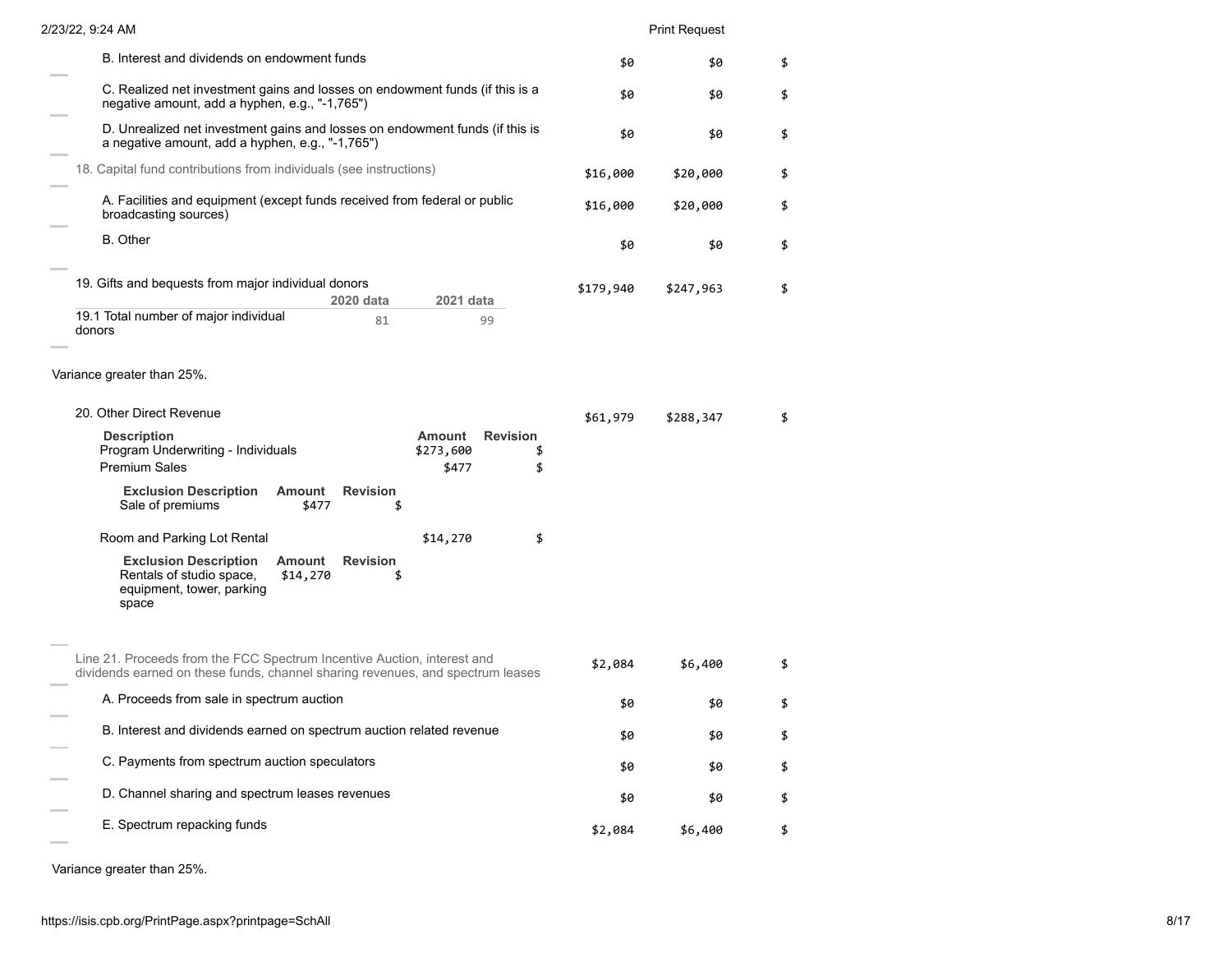### Print Request

22. Total Revenue (Sum of lines 1 through 12, 13.A, 14.A, and 15 through 21)  $$3,416,242$  \$4,629,160 \$ Variance greater than 25%. [Click here to view all NFFS Eligible revenue on Lines 3 through 9.](https://isis.cpb.org/ScheduleASupplement.aspx?report=1)

### [Click here to view all NFFS Ineligible revenue on Lines 3 through 9.](https://isis.cpb.org/ScheduleASupplement.aspx?report=2)

| <b>Adjustments to Revenue</b>                                                                                                          | 2020 data   | 2021 data Revision |    |
|----------------------------------------------------------------------------------------------------------------------------------------|-------------|--------------------|----|
| 23. Federal revenue from line 1.                                                                                                       | \$0         | \$277,100          | \$ |
| 24. Public broadcasting revenue from line 2.                                                                                           | \$1,122,042 | \$1,441,955        | \$ |
| Variance greater than 25%.                                                                                                             |             |                    |    |
| 25. Capital funds exclusion—TV (3.2D, 4.2D, 5.2D, 6.2D, 7.2D, 8.2D, 9.2D, 18A)                                                         | \$16,000    | \$20,000           | \$ |
| 26. Revenue on line 20 not meeting the source, form, purpose, or recipient criteria                                                    | \$12,969    | \$14,747           | \$ |
| 27. Other automatic subtractions from total revenue                                                                                    | \$428,045   | \$413,666          | \$ |
| A. Auction expenses – limited to the lesser of lines 13a or 13b                                                                        | \$0         | \$0                | \$ |
| B. Special fundraising event expenses – limited to the lesser of lines 14a or<br>14 <sub>b</sub>                                       | \$0         | \$0                | \$ |
| C. Gains from sales of property and equipment – line 16a                                                                               | \$33,885    | \$33,885           | \$ |
| D. Realized gains/losses on investments (other than endowment funds) - line<br>16 <sub>b</sub>                                         | \$0         | \$0                | \$ |
| E. Unrealized investment and actuarial gains/losses (other than endowment<br>$funds$ ) – line 16c                                      | \$0         | \$-793             | \$ |
| F. Realized and unrealized net investment gains/losses on endowment funds -<br>line 17c, line 17d                                      | \$0         | \$0                | \$ |
| G. Rental income (3.2A, 4.2A, 5.2A, 6.2A, 7.2A, 8.2A, 9.2A)                                                                            | \$23,990    | \$24,840           | \$ |
| H. Fees for services (3.2B, 4.2B, 5.2B, 6.2B, 7.2B, 8.2B, 9.2B)                                                                        | \$94,806    | \$92,000           | \$ |
| I. Licensing Fees (3.2C, 4.2C, 5.2C, 6.2C, 7.2C, 8.2C, 9.2C)                                                                           | \$0         | \$0                | \$ |
| J. Other revenue ineligible as NFFS (3.2E, 4.2E, 5.2E, 6.2E, 7.2E, 8.2E, 9.2E)                                                         | \$0         | \$88,418           | \$ |
| K. FMV of high-end premiums (Line 10.1)                                                                                                | \$176,422   | \$79,867           | \$ |
| Variance greater than 25%.                                                                                                             |             |                    |    |
| L. All bad debt expenses from NFFS eligible revenues including but not limited<br>to pledges, underwriting, and membership (Line 10.2) | \$96,858    | \$89,049           | \$ |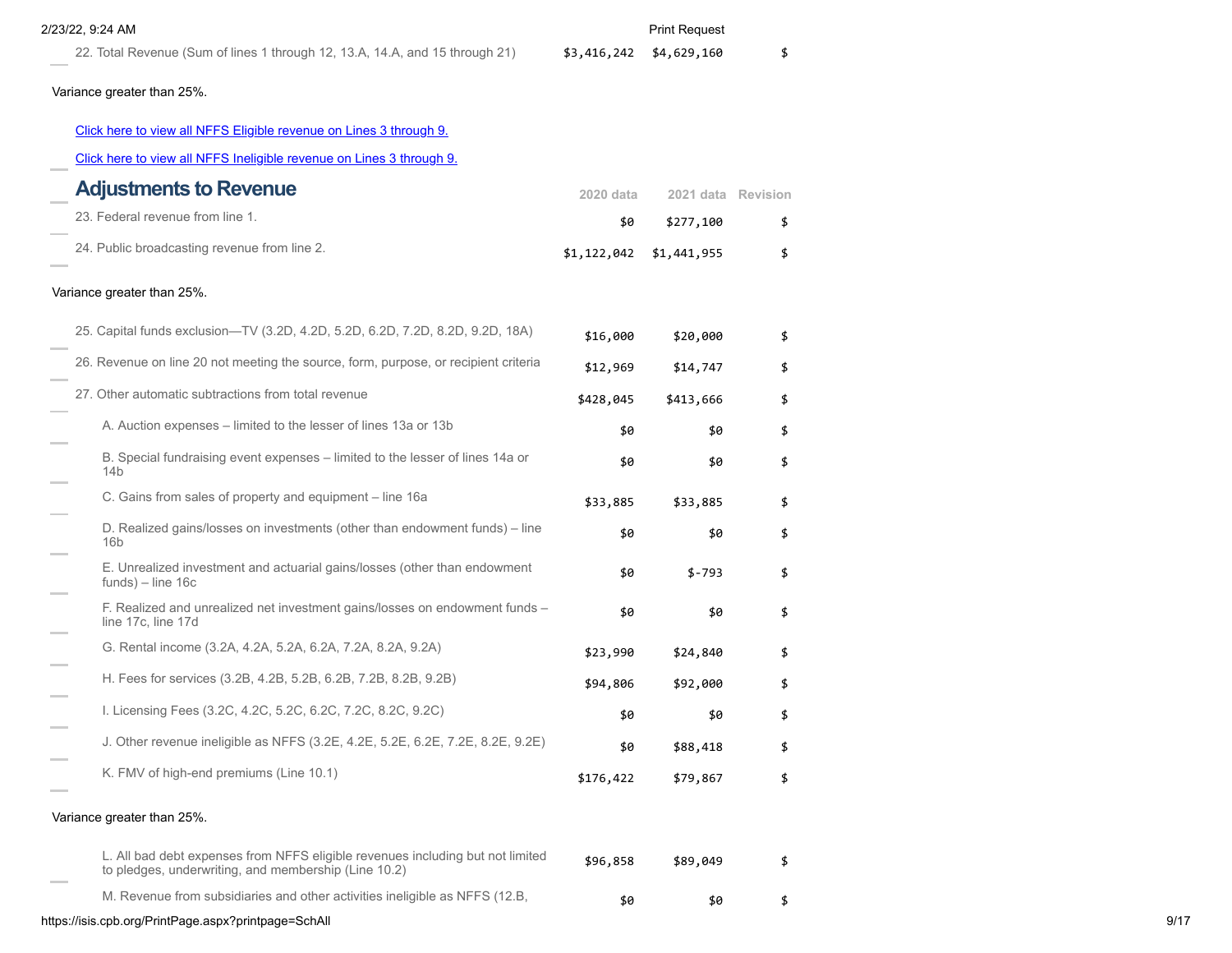| 2/23/22, 9:24 AM                                                                                                                                         | <b>Print Request</b> |             |    |
|----------------------------------------------------------------------------------------------------------------------------------------------------------|----------------------|-------------|----|
| 12.C. 12.D)                                                                                                                                              |                      |             |    |
| N. Proceeds from spectrum auction and related revenues from line 21.                                                                                     | \$2,084              | \$6,400     | \$ |
| Variance greater than 25%.                                                                                                                               |                      |             |    |
| 28. Total Direct Nonfederal Financial Support (Line 22 less Lines 23 through<br>27). (Forwards to line 1 of the Summary of Nonfederal Financial Support) | \$1,837,186          | \$2,461,692 | \$ |

Variance greater than 25%.

**Comments** 

| Comment                                                                                                | Name           | Date     | Status                 |
|--------------------------------------------------------------------------------------------------------|----------------|----------|------------------------|
| <b>PBS Refresh Grant</b>                                                                               | Albernel Jones | 1/4/2022 | Comment for CPB        |
| Other income                                                                                           | Albernel Jones | 1/4/2022 | <b>Comment for CPB</b> |
| Other income                                                                                           | Albernel Jones | 1/4/2022 | Comment for CPB        |
| Other income                                                                                           | Albernel Jones | 1/4/2022 | <b>Comment for CPB</b> |
| Other income                                                                                           | Albernel Jones | 1/4/2022 | <b>Comment for CPB</b> |
| Other income                                                                                           | Albernel Jones | 1/4/2022 | <b>Comment for CPB</b> |
| Other income                                                                                           | Albernel Jones | 1/4/2022 | <b>Comment for CPB</b> |
| Other income 42,358.36<br><b>Program Underwriting</b><br>19,640.67                                     | Albernel Jones | 1/4/2022 | Comment for CPB        |
| Other income 14,747.20<br><b>Program Underwriting</b><br>164,769.95                                    | Albernel Jones | 1/4/2022 | Comment for CPB        |
| three bequests received in<br>FY21                                                                     | Albernel Jones | 1/6/2022 | <b>Comment for CPB</b> |
| investment account opened Albernel Jones<br>in FY21                                                    |                | 1/6/2022 | <b>Comment for CPB</b> |
| investment account opened Albernel Jones<br>in FY21                                                    |                | 1/6/2022 | Comment for CPB        |
| no direct expenses related<br>to car donations                                                         | Albernel Jones | 1/6/2022 | <b>Comment for CPB</b> |
| Member Income<br>202,862.71 Contribution<br>and Support 45,100.00 Per<br><b>AFS</b>                    | Albernel Jones | 1/6/2022 | Comment for CPB        |
| Per AFS State Grants -<br><b>General Operations</b><br>439,852.69 Contribution<br>and Support 3,037.50 | Albernel Jones | 1/6/2022 | <b>Comment for CPB</b> |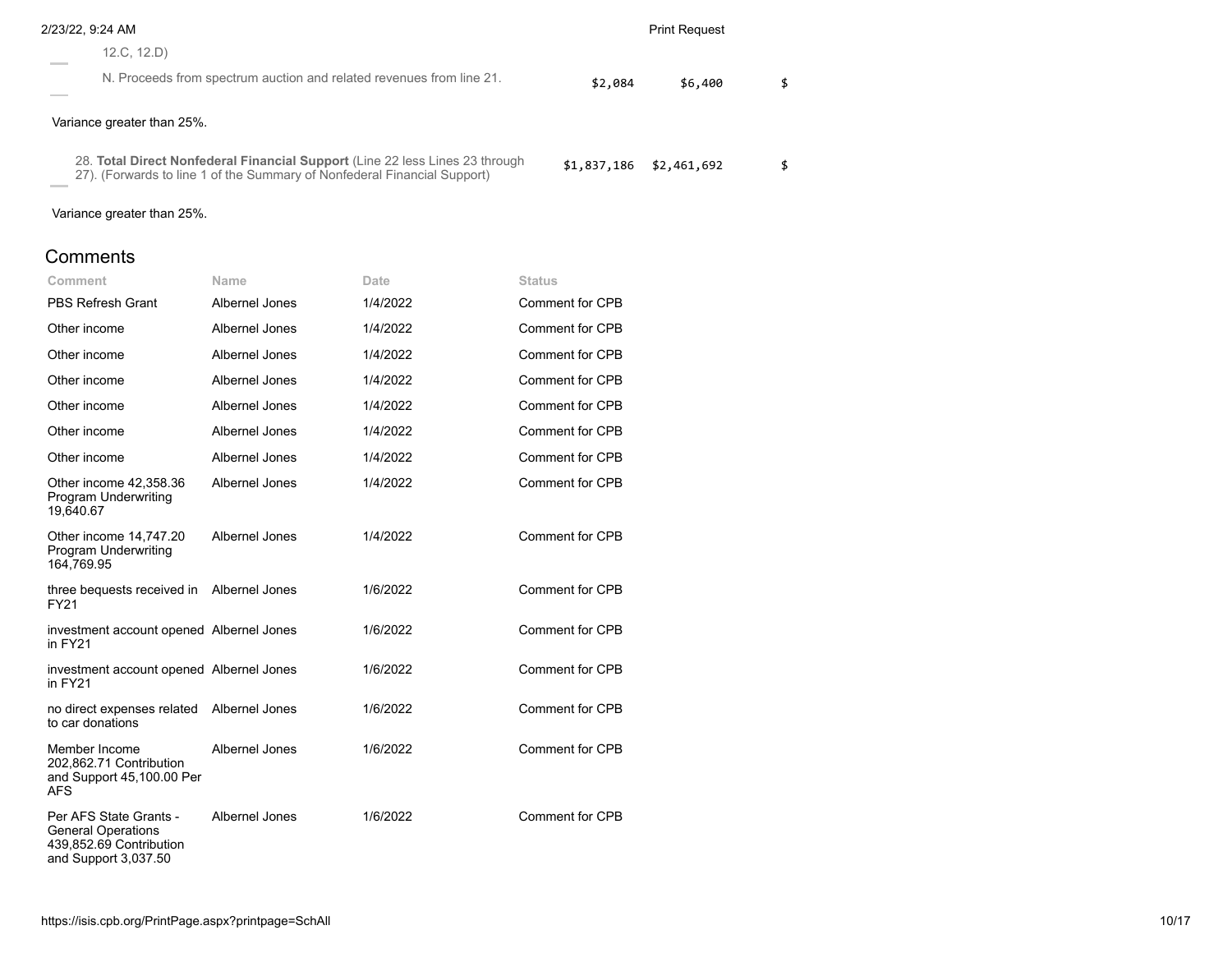**Code 2021 data Revision**

| Comment                                                                     | Name                                                                                                            | Date                              | <b>Status</b>          |           |    |
|-----------------------------------------------------------------------------|-----------------------------------------------------------------------------------------------------------------|-----------------------------------|------------------------|-----------|----|
| Per AFS Member Income<br>827,087.00 Contribution<br>and Support 10.00       | Albernel Jones                                                                                                  | 1/6/2022                          | Comment for CPB        |           |    |
| Per AFS Member Income<br>2,635.00 Contribution and<br>Support 17,735.64     | Albernel Jones                                                                                                  | 1/6/2022                          | Comment for CPB        |           |    |
| Contribution and Support                                                    | Albernel Jones                                                                                                  | 1/6/2022                          | <b>Comment for CPB</b> |           |    |
| Increase in underwriting<br>over prior year due to<br>delays from FY20      | Albernel Jones                                                                                                  | 1/11/2022                         | <b>Comment for CPB</b> |           |    |
| <b>Schedule B WorkSheet</b><br><b>WNIT-TV (1768)</b><br>South Bend, IN      |                                                                                                                 |                                   |                        |           |    |
| Comments                                                                    |                                                                                                                 |                                   |                        |           |    |
| Comment<br><b>Occupancy List</b><br><b>WNIT-TV (1768)</b><br>South Bend, IN | <b>Name</b>                                                                                                     | Date                              | <b>Status</b>          |           |    |
|                                                                             |                                                                                                                 | <b>Type of Occupancy Location</b> |                        | Value     |    |
| <b>Schedule B Totals</b><br><b>WNIT-TV (1768)</b><br>South Bend, IN         |                                                                                                                 |                                   |                        |           |    |
|                                                                             |                                                                                                                 |                                   | 2020 data              | 2021 data |    |
| 1. Total support activity benefiting station                                |                                                                                                                 |                                   | \$                     | \$0       | \$ |
| 2. Occupancy value                                                          |                                                                                                                 |                                   |                        | \$0       | \$ |
| recovery, assessment, etc.                                                  | 3. Deductions: Fees paid to the licensee for overhead                                                           |                                   | \$                     | \$0       | \$ |
|                                                                             | 4. Deductions: Support shown on lines 1 and 2 in excess<br>of revenue reported in financial statements.         |                                   | \$                     | \$0       | \$ |
|                                                                             | 5. Total Indirect Administrative Support (Forwards to Line 2<br>of the Summary of Nonfederal Financial Support) |                                   | \$                     | \$0       | \$ |
|                                                                             | 6. Please enter an institutional type code for your licensee.                                                   |                                   |                        |           |    |
| Comments                                                                    |                                                                                                                 |                                   |                        |           |    |
| Comment<br><b>Schedule C</b><br><b>WNIT-TV (1768)</b><br>South Bend, IN     | Name                                                                                                            | Date                              | <b>Status</b>          |           |    |
|                                                                             |                                                                                                                 |                                   | Donor                  |           |    |

**2020 data**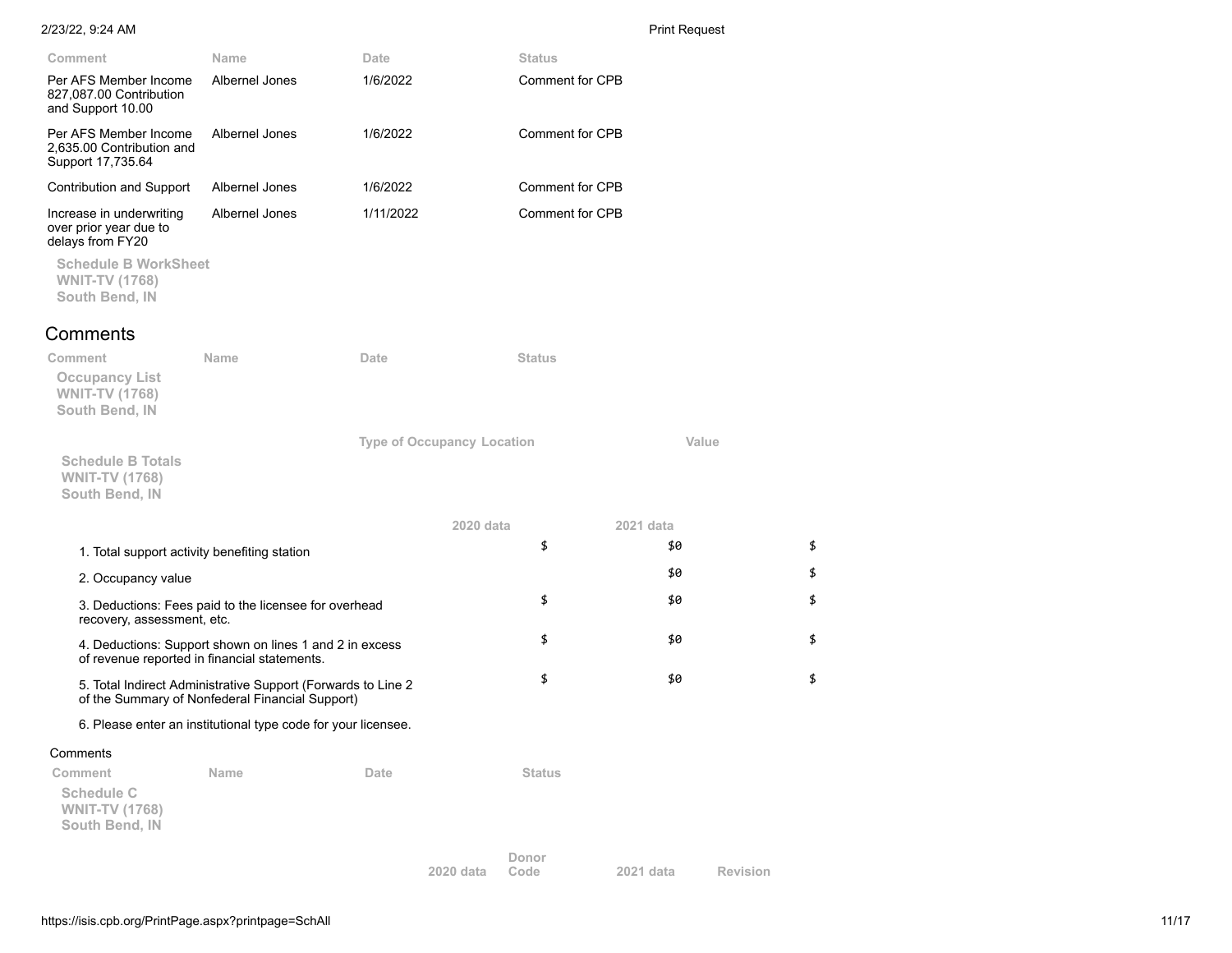|                                                                                                                                                                                   | 2020 data    | Donor<br>Code | 2021 data | Revision |
|-----------------------------------------------------------------------------------------------------------------------------------------------------------------------------------|--------------|---------------|-----------|----------|
| 1. PROFESSIONAL SERVICES (must be eligible as NFFS)                                                                                                                               | \$0          |               | \$0       | \$       |
| A. Legal                                                                                                                                                                          | \$0          |               | \$0       | \$       |
| B. Accounting and/or auditing                                                                                                                                                     | \$0          |               | \$0       | \$       |
| C. Engineering                                                                                                                                                                    | \$0          |               | \$0       | \$       |
| D. Other professionals (see specific line item instructions<br>in Guidelines before completing)                                                                                   | \$0          |               | \$0       | \$       |
| 2. GENERAL OPERATIONAL SERVICES (must be eligible as<br>NFFS)                                                                                                                     | \$0          |               | \$0       | \$       |
| A. Annual rental value of space (studios, offices, or tower<br>facilities)                                                                                                        | \$0          |               | \$0       | \$       |
| B. Annual value of land used for locating a station-owned<br>transmission tower                                                                                                   | \$0          |               | \$0       | \$       |
| C. Station operating expenses                                                                                                                                                     | \$0          |               | \$0       | \$       |
| D. Other (see specific line item instructions in Guidelines<br>before completing)                                                                                                 | \$0          |               | \$0       | \$       |
| 3. OTHER SERVICES (must be eligible as NFFS)                                                                                                                                      | \$0          |               | \$0       | \$       |
| A. ITV or educational radio                                                                                                                                                       | \$0          |               | \$0       | \$       |
| B. State public broadcasting agencies (APBC, FL-DOE,<br>eTech Ohio)                                                                                                               | \$0          |               | \$0       | \$       |
| C. Local advertising                                                                                                                                                              | \$0          |               | \$0       | \$       |
| D. National advertising                                                                                                                                                           | \$0          |               | \$0       | \$       |
| 4. Total in-kind contributions - services and other assets<br>eligible as NFFS (sum of lines 1 through 3), forwards to Line<br>3a. of the Summary of Nonfederal Financial Support | \$0          |               | \$0       | \$       |
| 5. IN-KIND CONTRIBUTIONS INELIGIBLE AS NFFS                                                                                                                                       | \$197,968    |               | \$136,913 | \$       |
| A. Compact discs, records, tapes and cassettes                                                                                                                                    | \$0          |               | \$0       | \$       |
| <b>B.</b> Exchange transactions                                                                                                                                                   | BS \$197,968 | BS            | \$136,913 | \$       |
| C. Federal or public broadcasting sources                                                                                                                                         | \$0          |               | \$0       | \$       |
| D. Fundraising related activities                                                                                                                                                 | \$0          |               | \$0       | \$       |
| E. ITV or educational radio outside the allowable scope of<br>approved activities                                                                                                 | \$0          |               | \$0       | \$       |
| F. Local productions                                                                                                                                                              | \$0          |               | \$0       | \$       |
| G. Program supplements                                                                                                                                                            | \$0          |               | \$0       | \$       |
| H. Programs that are nationally distributed                                                                                                                                       | \$0          |               | \$0       | \$       |

https://isis.cpb.org/PrintPage.aspx?printpage=SchAll 12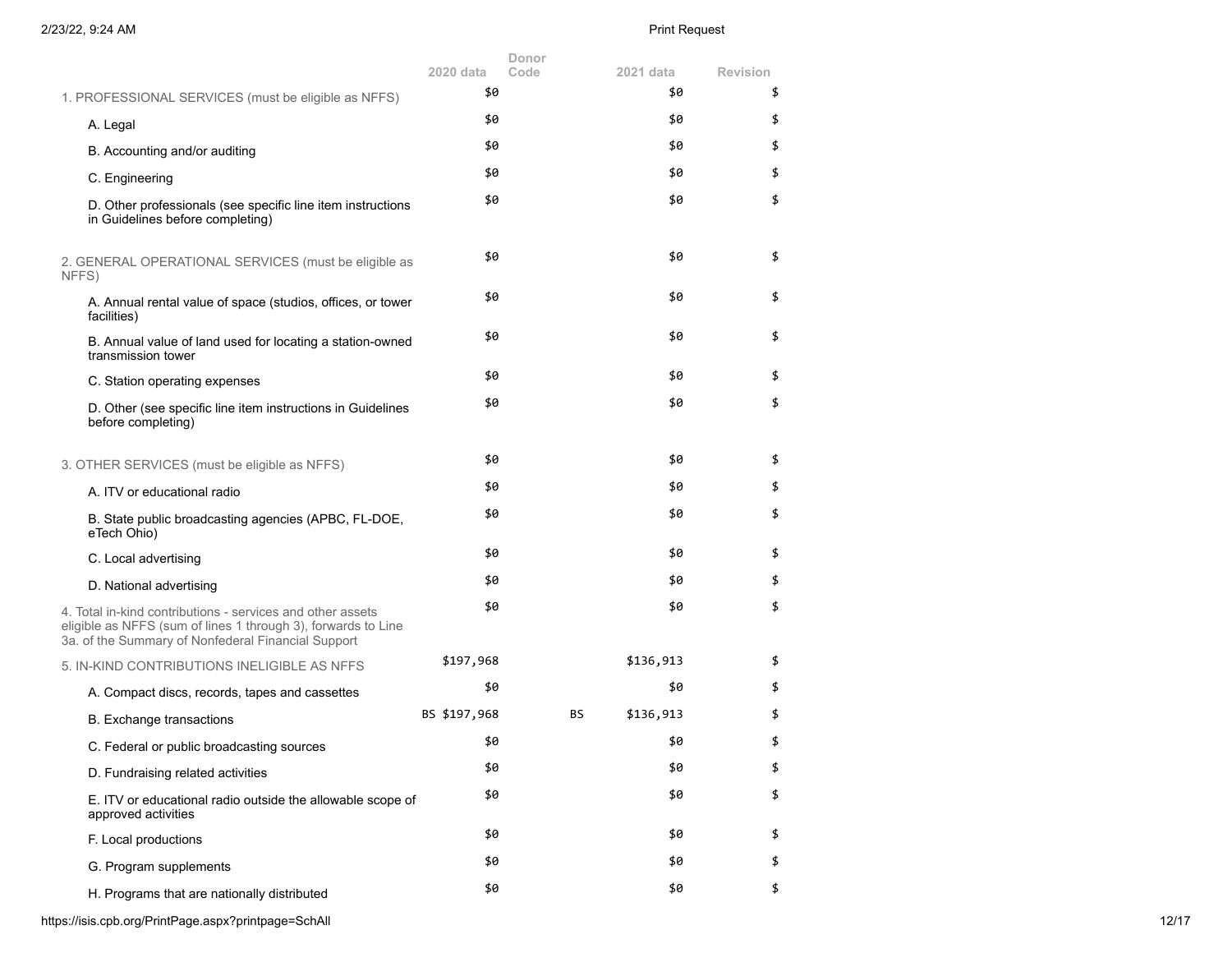|                                                                                                                                                                                                  | $2020$ data | Donor<br>Code | 2021 data | Revision |
|--------------------------------------------------------------------------------------------------------------------------------------------------------------------------------------------------|-------------|---------------|-----------|----------|
| I. Promotional items                                                                                                                                                                             | \$0         |               | \$0       | \$       |
| J. Regional organization allocations of program services                                                                                                                                         | \$0         |               | \$0       | \$       |
| K. State PB agency allocations other than those allowed<br>on line $3(b)$                                                                                                                        | \$0         |               | \$0       | \$       |
| L. Services that would not need to be purchased if not<br>donated                                                                                                                                | \$0         |               | \$0       | \$       |
| M. Other                                                                                                                                                                                         | \$0         |               | \$0       | \$       |
| 6. Total in-kind contributions - services and other assets (line 4)<br>plus line 5), forwards to Schedule F, line 1c. Must agree with<br>in-kind contributions recognized as revenue in the AFS. | \$197,968   |               | \$136,913 | \$       |

### Variance greater than 25%.

### Comments

| Comment               | <b>Name</b> | Date | <b>Status</b> |
|-----------------------|-------------|------|---------------|
| Schedule D            |             |      |               |
| <b>WNIT-TV (1768)</b> |             |      |               |
| South Bend, IN        |             |      |               |

|                                                                                                                                                                                | 2020 data | Donor<br>Code | 2021 data | <b>Revision</b> |
|--------------------------------------------------------------------------------------------------------------------------------------------------------------------------------|-----------|---------------|-----------|-----------------|
| 1. Land (must be eligible as NFFS)                                                                                                                                             |           |               | \$0       | \$              |
| 2. Building (must be eligible as NFFS)                                                                                                                                         |           |               | \$0       |                 |
| 3. Equipment (must be eligible as NFFS)                                                                                                                                        |           |               | \$0       | \$              |
| 4. Vehicle(s) (must be eligible as NFFS)                                                                                                                                       |           |               | \$0       | \$              |
| 5. Other (specify) (must be eligible as NFFS)                                                                                                                                  |           |               | \$0       | \$              |
| 6. Total in-kind contributions - property and equipment eligible<br>as NFFS (sum of lines 1 through 5), forwards to Line 3b. of<br>the Summary of Nonfederal Financial Support | \$        |               | \$0       | \$              |
| 7. IN-KIND CONTRIBUTIONS INELIGIBLE AS NFFS                                                                                                                                    |           |               | \$0       | \$              |
| a) Exchange transactions                                                                                                                                                       |           |               | \$0       | \$              |
| b) Federal or public broadcasting sources                                                                                                                                      |           |               | \$0       | \$              |
| c) TV only—property and equipment that includes new<br>facilities (land and structures), expansion of existing<br>facilities and acquisition of new equipment                  |           |               | \$0       | \$              |
| d) Other (specify)                                                                                                                                                             |           |               | \$0       |                 |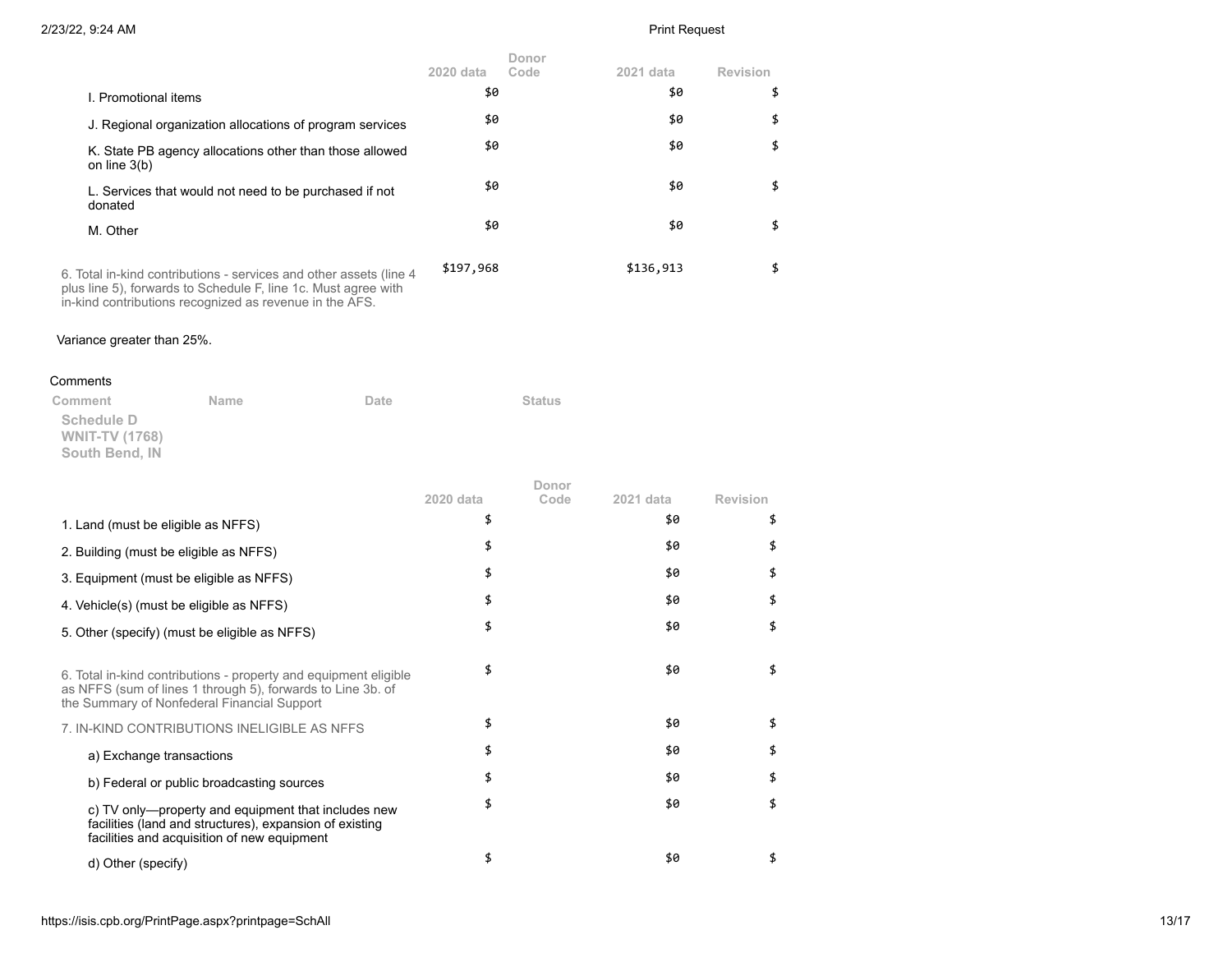|                                                              |                                                                                                                                                                                              |      | 2020 data   | Donor<br>Code | 2021 data   | <b>Revision</b> |
|--------------------------------------------------------------|----------------------------------------------------------------------------------------------------------------------------------------------------------------------------------------------|------|-------------|---------------|-------------|-----------------|
|                                                              | 8. Total in-kind contributions - property and equipment (line 6<br>plus line 7), forwards to Schedule F, line 1d. Must agree with<br>in-kind contributions recognized as revenue in the AFS. |      | \$          |               | \$0         | \$              |
| Comments                                                     |                                                                                                                                                                                              |      |             |               |             |                 |
| Comment                                                      | <b>Name</b>                                                                                                                                                                                  | Date |             | <b>Status</b> |             |                 |
| <b>Schedule E</b><br><b>WNIT-TV (1768)</b><br>South Bend, IN |                                                                                                                                                                                              |      |             |               |             |                 |
| <b>EXPENSES</b>                                              | (Operating and non-operating)                                                                                                                                                                |      |             |               |             |                 |
|                                                              | <b>PROGRAM SERVICES</b>                                                                                                                                                                      |      | 2020 data   |               | 2021 data   | <b>Revision</b> |
|                                                              | 1. Programming and production                                                                                                                                                                |      | \$866,630   |               | \$873,849   | \$              |
|                                                              | A. TV CSG                                                                                                                                                                                    |      | \$585,922   |               | \$150,907   | \$              |
|                                                              | <b>B.</b> TV Interconnection                                                                                                                                                                 |      |             | \$0           | \$15,211    | \$              |
|                                                              | C. Other CPB Funds                                                                                                                                                                           |      | \$59,613    |               | \$550,305   | \$              |
|                                                              | D. All non-CPB Funds                                                                                                                                                                         |      | \$221,095   |               | \$157,426   | \$              |
|                                                              | 2. Broadcasting and engineering                                                                                                                                                              |      | \$1,456,592 |               | \$1,255,235 | \$              |
|                                                              | A. TV CSG                                                                                                                                                                                    |      |             | \$0           | \$290,693   | \$              |
|                                                              | <b>B.</b> TV Interconnection                                                                                                                                                                 |      | \$14,290    |               | \$0         | \$              |
|                                                              | C. Other CPB Funds                                                                                                                                                                           |      |             | \$0           | \$0         | \$              |
|                                                              | D. All non-CPB Funds                                                                                                                                                                         |      | \$1,442,302 |               | \$964,542   | \$              |
|                                                              | 3. Program information and promotion                                                                                                                                                         |      | \$185,244   |               | \$166,006   | \$              |
|                                                              | A. TV CSG                                                                                                                                                                                    |      |             | \$0           | \$0         | \$              |
|                                                              | <b>B.</b> TV Interconnection                                                                                                                                                                 |      |             | \$0           | \$0         | \$              |
|                                                              | C. Other CPB Funds                                                                                                                                                                           |      |             | \$0           | \$0         | \$              |
|                                                              | D. All non-CPB Funds                                                                                                                                                                         |      | \$185,244   |               | \$166,006   | \$              |
|                                                              | <b>SUPPORT SERVICES</b>                                                                                                                                                                      |      | 2020 data   |               | 2021 data   | <b>Revision</b> |
|                                                              | 4. Management and general                                                                                                                                                                    |      | \$703,141   |               | \$769,317   | \$              |
|                                                              | A. TV CSG                                                                                                                                                                                    |      | \$149,287   |               | \$179,926   | \$              |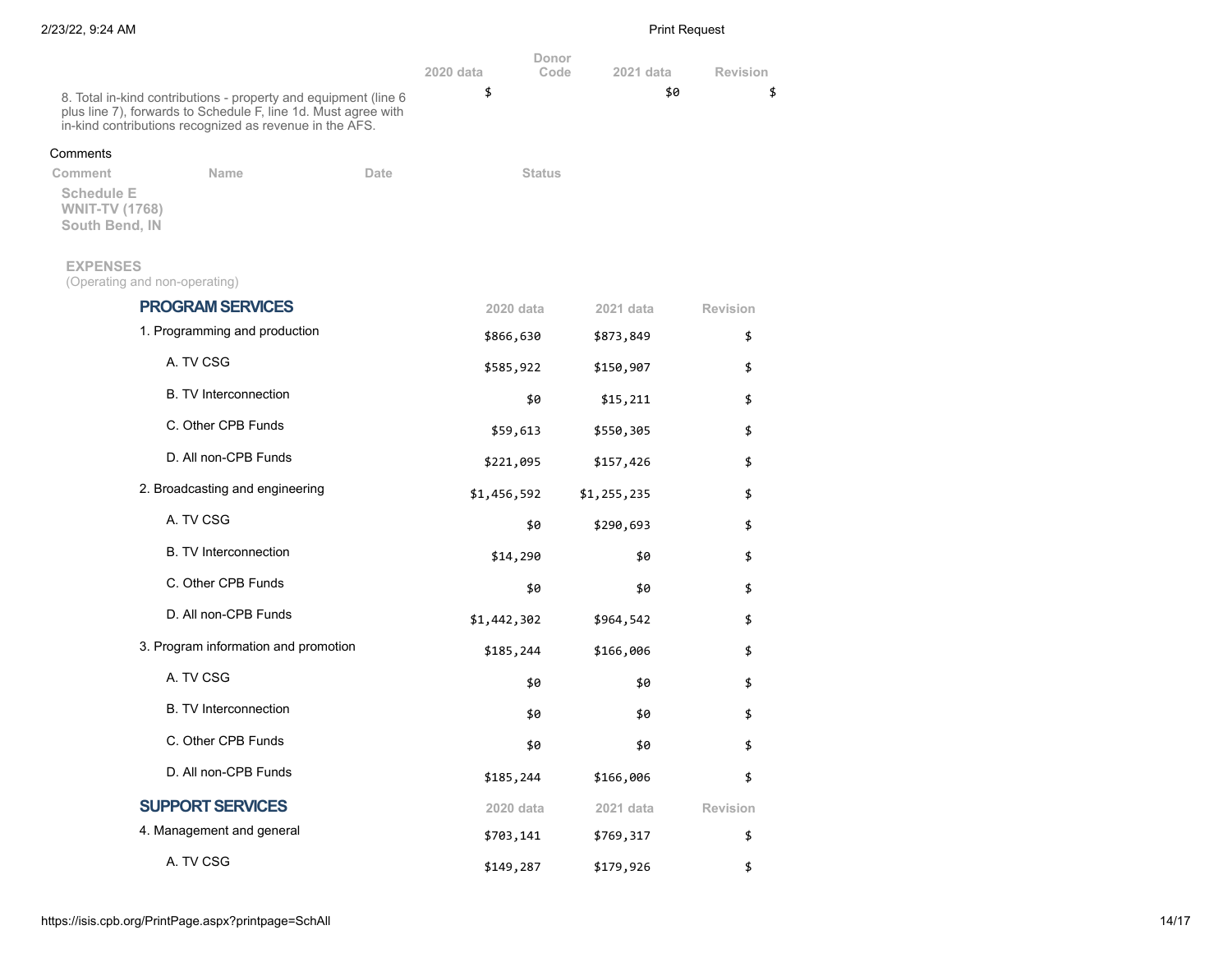| <b>PROGRAM SERVICES</b>                                                                              | 2020 data   | 2021 data   | <b>Revision</b> |
|------------------------------------------------------------------------------------------------------|-------------|-------------|-----------------|
| <b>B.</b> TV Interconnection                                                                         | \$0         | \$0         | \$              |
| C. Other CPB Funds                                                                                   | \$0         | \$0         | \$              |
| D. All non-CPB Funds                                                                                 | \$553,854   | \$589,391   | \$              |
| 5. Fund raising and membership development                                                           | \$635,391   | \$585,567   | \$              |
| A. TV CSG                                                                                            | \$0         | \$96,125    | \$              |
| <b>B.</b> TV Interconnection                                                                         | \$0         | \$0         | \$              |
| C. Other CPB Funds                                                                                   | \$260,205   | \$0         | \$              |
| D. All non-CPB Funds                                                                                 | \$375,186   | \$489,442   | \$              |
| 6. Underwriting and grant solicitation                                                               | \$261,973   | \$281,645   | \$              |
| A. TV CSG                                                                                            | \$0         | \$0         | \$              |
| <b>B.</b> TV Interconnection                                                                         | \$0         | \$0         | \$              |
| C. Other CPB Funds                                                                                   | \$0         | \$0         | \$              |
| D. All non-CPB Funds                                                                                 | \$261,973   | \$281,645   | \$              |
| 7. Depreciation and amortization (if not allocated to<br>functional categories in lines 1 through 6) | \$0         | \$0         | \$              |
| A. TV CSG                                                                                            | \$0         | \$0         | \$              |
| <b>B. TV Interconnection</b>                                                                         | \$0         | \$0         | \$              |
| C. Other CPB Funds                                                                                   | \$0         | \$0         | \$              |
| D. All non-CPB Funds                                                                                 | \$0         | \$0         | \$              |
| 8. Total Expenses (sum of lines 1 to 7) must<br>agree with audited financial statements              | \$4,108,971 | \$3,931,619 | \$              |
| A. Total TV CSG (sum of Lines 1.A, 2.A, 3.A,<br>4.A, 5.A, 6.A, 7.A)                                  | \$735,209   | \$717,651   | \$              |
| B. Total TV Interconnection (sum of Lines 1.B,<br>2.B, 3.B, 4.B, 5.B, 6.B, 7.B)                      | \$14,290    | \$15,211    | \$              |
| C. Total Other CPB Funds (sum of Lines 1.C,<br>2.C, 3.C, 4.C, 5.C, 6.C, 7.C)                         | \$319,818   | \$550,305   | \$              |
| D. Total All non-CPB Funds (sum of Lines 1.D,<br>2.D, 3.D, 4.D, 5.D, 6.D, 7.D)                       | \$3,039,654 | \$2,648,452 | \$              |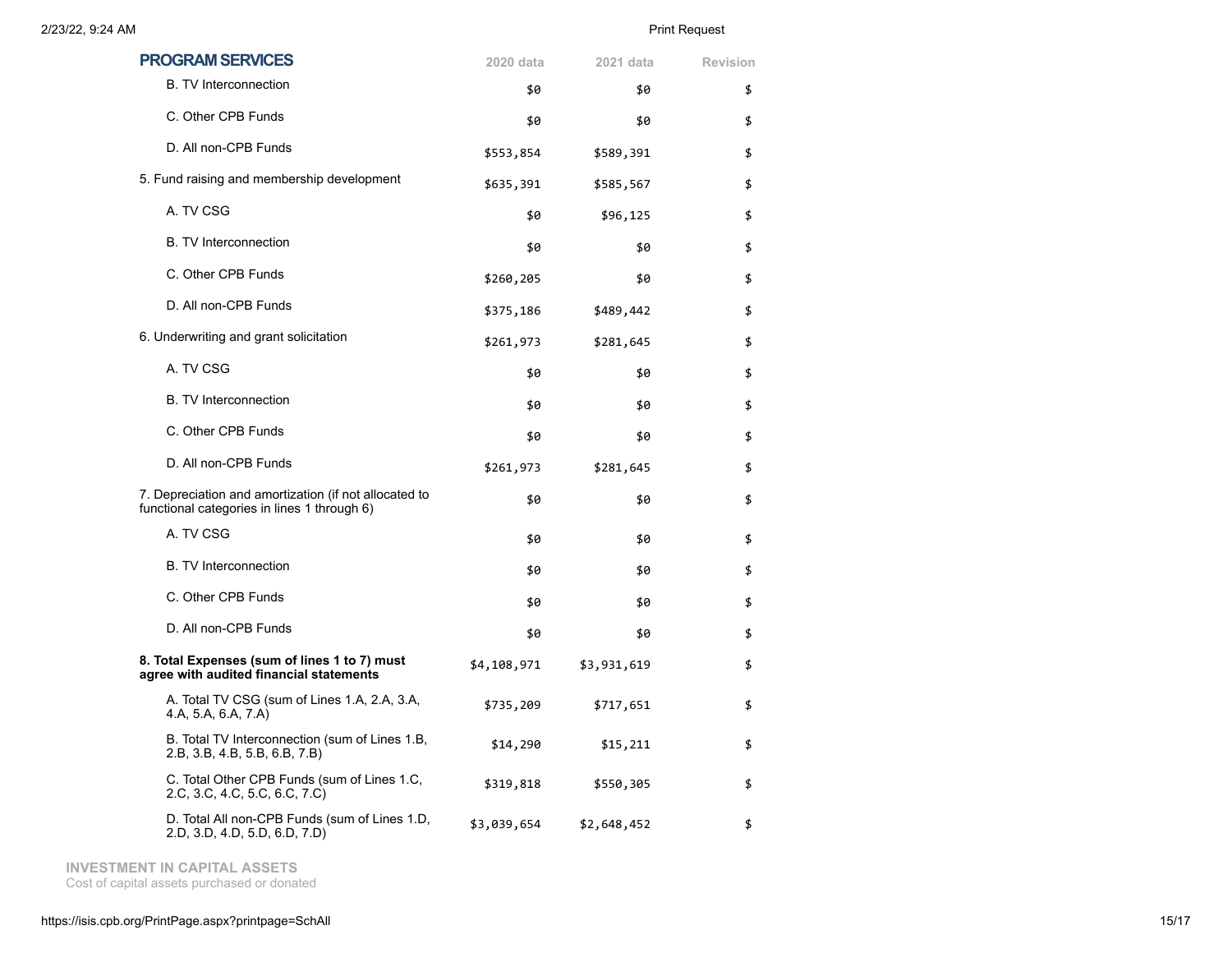|                                                                               | <b>2020 data</b> | 2021 data   | <b>Revision</b> |
|-------------------------------------------------------------------------------|------------------|-------------|-----------------|
| 9. Total capital assets purchased or donated                                  | \$22,114         | \$97,336    | \$              |
| 9a. Land and buildings                                                        | \$0              | \$0         | \$              |
| 9b. Equipment                                                                 | \$22,114         | \$97,336    | \$              |
| 9c. All other                                                                 | \$0              | \$0         | \$              |
| 10. Total expenses and investment in<br>capital assets (Sum of lines 8 and 9) | \$4,131,085      | \$4,028,955 | \$              |

### **Additional Information**

(Lines 11 + 12 must equal line 8 and Lines 13 + 14 must equal line 9)

|                                                              |                                                             |      | 2020 data     | 2021 data   | Revision        |
|--------------------------------------------------------------|-------------------------------------------------------------|------|---------------|-------------|-----------------|
|                                                              | 11. Total expenses (direct only)                            |      | \$3,911,003   | \$3,794,706 | \$              |
|                                                              | 12. Total expenses (indirect and in-kind)                   |      | \$197,968     | \$136,913   | \$              |
|                                                              | 13. Investment in capital assets (direct only)              |      | \$22,114      | \$97,336    | \$              |
|                                                              | 14. Investment in capital assets (indirect and in-<br>kind) |      | \$0           | \$0         | \$              |
| Comments                                                     |                                                             |      |               |             |                 |
| Comment                                                      | Name                                                        | Date | <b>Status</b> |             |                 |
| <b>Schedule F</b><br><b>WNIT-TV (1768)</b><br>South Bend, IN |                                                             |      |               |             |                 |
|                                                              |                                                             |      |               | 2021 data   | <b>Revision</b> |
| 1. Data from AFR                                             |                                                             |      |               |             |                 |
|                                                              | a. Schedule A, Line 22                                      |      |               | \$4,629,160 | \$0             |
|                                                              | b. Schedule B, Line 5                                       |      |               | \$0         | \$0             |
|                                                              | c. Schedule C, Line 6                                       |      |               | \$136,913   | \$0             |
|                                                              | d. Schedule D, Line 8                                       |      |               | \$0         | \$0             |
|                                                              |                                                             |      |               |             |                 |

# e. Total from AFR \$4,766,073 \$4,766,073

**Choose Reporting Model** You must choose one of the three reporting models in order to complete Schedule F. After making your selection, click the "Choose" button below, which will display your reporting model. When changing to a different reporting model all data entered in the current reporting model will be lost.

 $\bigcirc$ 

 $FASB \frown GASB$  Model A proprietary enterprise-fund financial  $\ell$  statements with business-type activities only

GASB Model B public broadcasting entity-wide statements with mixed governmental and business-type activities

**2021 data Revision**